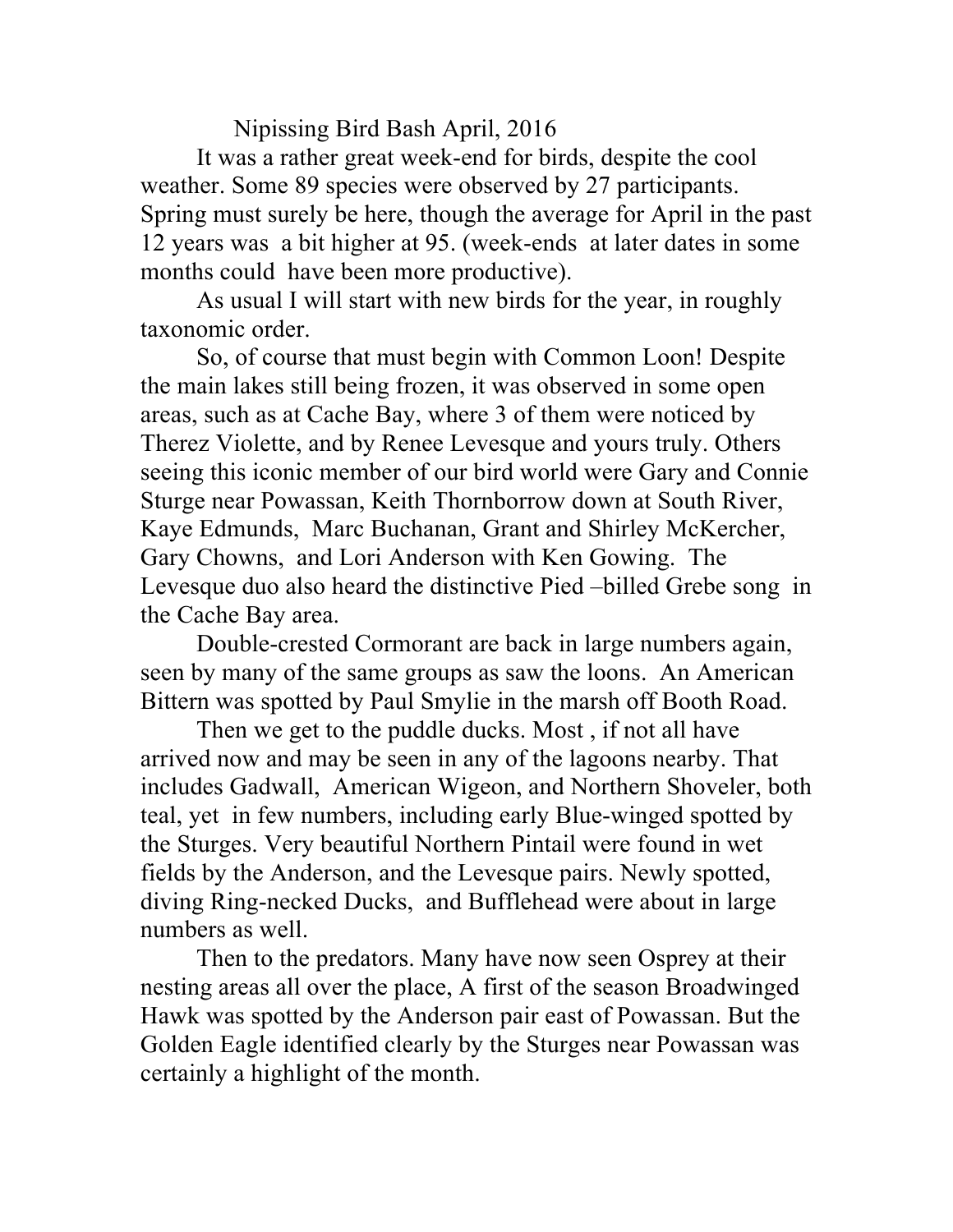Now a couple of shorebirds did show up. The Greater Yellow-legs was found by the Sturges, in a low-lying area west of Powassan, and Keith Thornborrow near South River, while the Lesser and Greater were briefly in Cache Bay spotted by Therez. And the Anderson pair enjoyed Wilson's Snipe. Somewhat unfortunately no one observed any Woodcock during this month's "bash", though I know they are around.

Belted Kingfishers are now back, seen by the Levesque pair, by Brent Turcotte, and by the Anderson duo, as are Yellow-bellied Sapsuckers, and Northern Flickers seen by many of you. Eastern Phoebes, likewise.

The only swallows noted were Tree, found by Keith, the Anderson pair and by the Sturges. Ruby-crowned Kinglets were in the area in large numbers spotted by many but the Eastern Bluebird was seen only by the Anderson pair. The Veery Thrush was on Marc Buchanan's list, as was the Hermit Thrush, the latter also noted by yours truly, both spotted in Laurier Woods, and the Swainson's upon the list of Grant and Shirley McKercher seen near Callander.

Brown Thrashers arrived in small numbers, so far, observed just by the Sturges. and by Donna Demarco east of Rutherglen. Pine Warblers also showed up in small numbers, within sight of Ernie and the Sturges, while the latter pair, and Donna , saw our first Chipping Sparrows. Savannah Sparrows were watched by the Levesque duo out at the Verner lagoon area, and by the Anderson pair east of Powassan. Lovely , but here only for short periods, Fox Sparrows were enjoyed by many, including Gary Chowns, Mary Young, Brent Turcotte, and Kaye Edmunds. Swamp Sparrows were noticed by Marc, yours truly, and Paul; while White-throats were discovered by many, including Pam and Peter Handley.

The Eastern Meadowlark was observed by the Anderson duo east of Powassan. Rusty Blackbirds were identified by Brent Turcotte. And, that concludes the birds of the area seen for the first time this year, in our district, during a monthly "bird bash".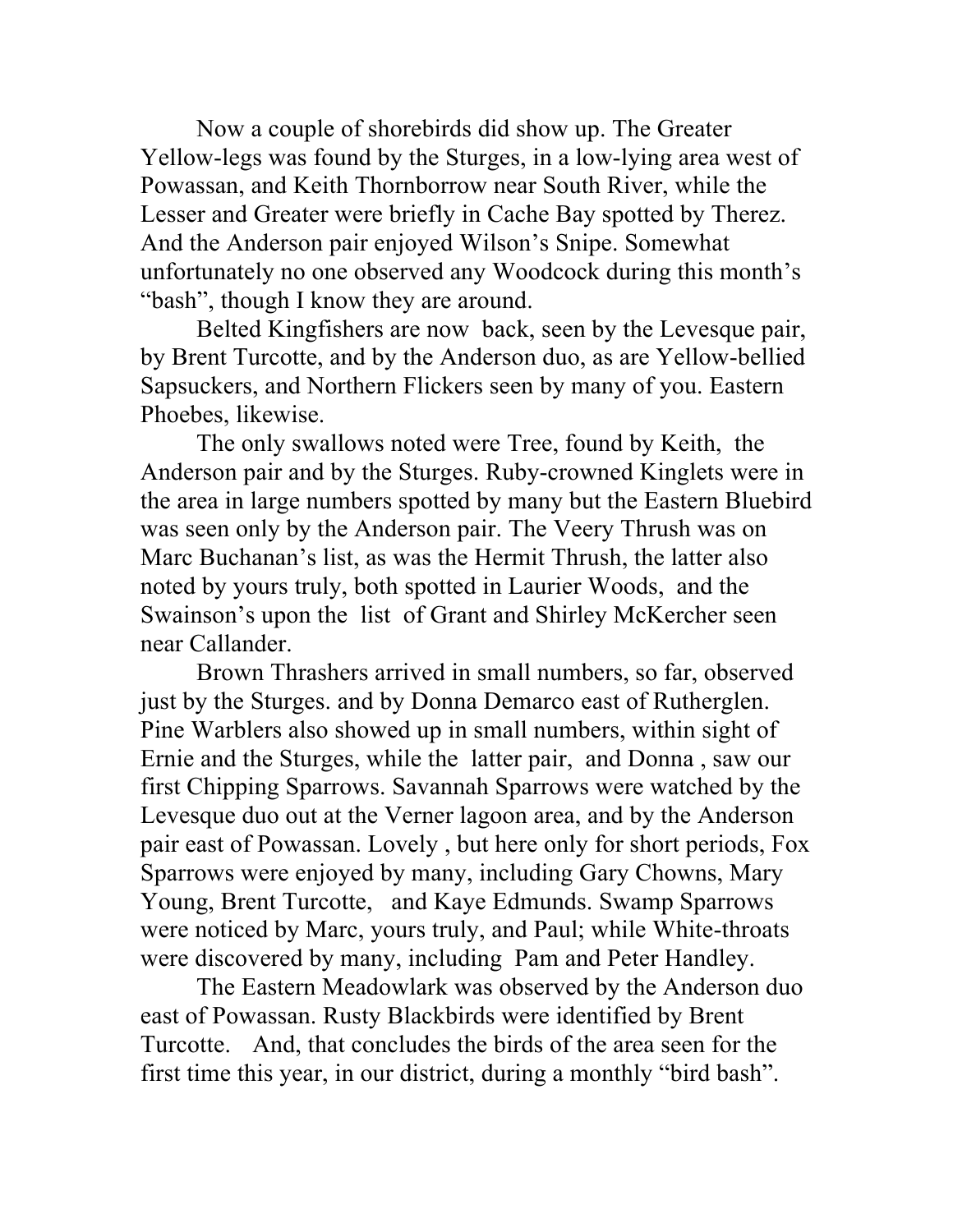And so, to those birds seen previously at our monthy "bird bash", we must start with Great Blue Herons. The Sturges saw one, as did Marc, Kaye, Ernie, and Keith. Turkey Vultures were noted by many, as were Wood Ducks, and Mallards. Blacks were seen only be a few. Lesser Scaup were still around, while Common Mergansers had become ubiquitous, in most open waters, as were Common Goldeneye. Hooded Mergansers were less bountiful, but seen by a few of you, including Gary Chowns .

As for predators, Northern Harriers were seen fairly often in open fields. A Cooper's Hawk was identified by Renee, and Redtailed by the Anderson pair. Once again Bald eagles were spotted by many, as were American Kestrel. A Merlin was observed by Elsa Tafel , Gary Chowns, and by Ernie, who also saw a Sharpshinned Hawk.

Ruffed grouse were noted by a few of you. And Turkeys again this month, were seen by several including Kevan Cowcill, Stew Greig and Keith. Sandhill Cranes were in few numbers but were noted by the Levesque , and by the Anderson duos, and by Ernie. Killdeer were found by the Sturges. Of course gulls were here in huge numbers, especially Ring-billed, which must be now in the thousands. Mourning doves were seen by several , including the Handleys and Mary.

The three main woodpeckers were on many lists. Gray Jays were only upon that of Keith, down at South River. Blue Jays , Crows and Ravens were of course common with most observers, as were Black-capped Chickadees and Red-breasted Nuthatches. White-breasted were not so common, being only upon a few lists, including Keith's and Ernie Frayles. Brown Creepers also were just seen by a few, including Marc, and the Sturges. Goldencrowned Kinglets were identified only by the Anderson pair.

American Robins were, of course seen by most of you. Aren't they an enjoyable spring arriver! Starlings, still lots of them, are not quite as much appreciated. Yellow-rumped Warblers were seen by a few , including yours truly, the Sturges, and Marc, Tree Sparrows and Dark-eyed Juncos seemed to be the most common